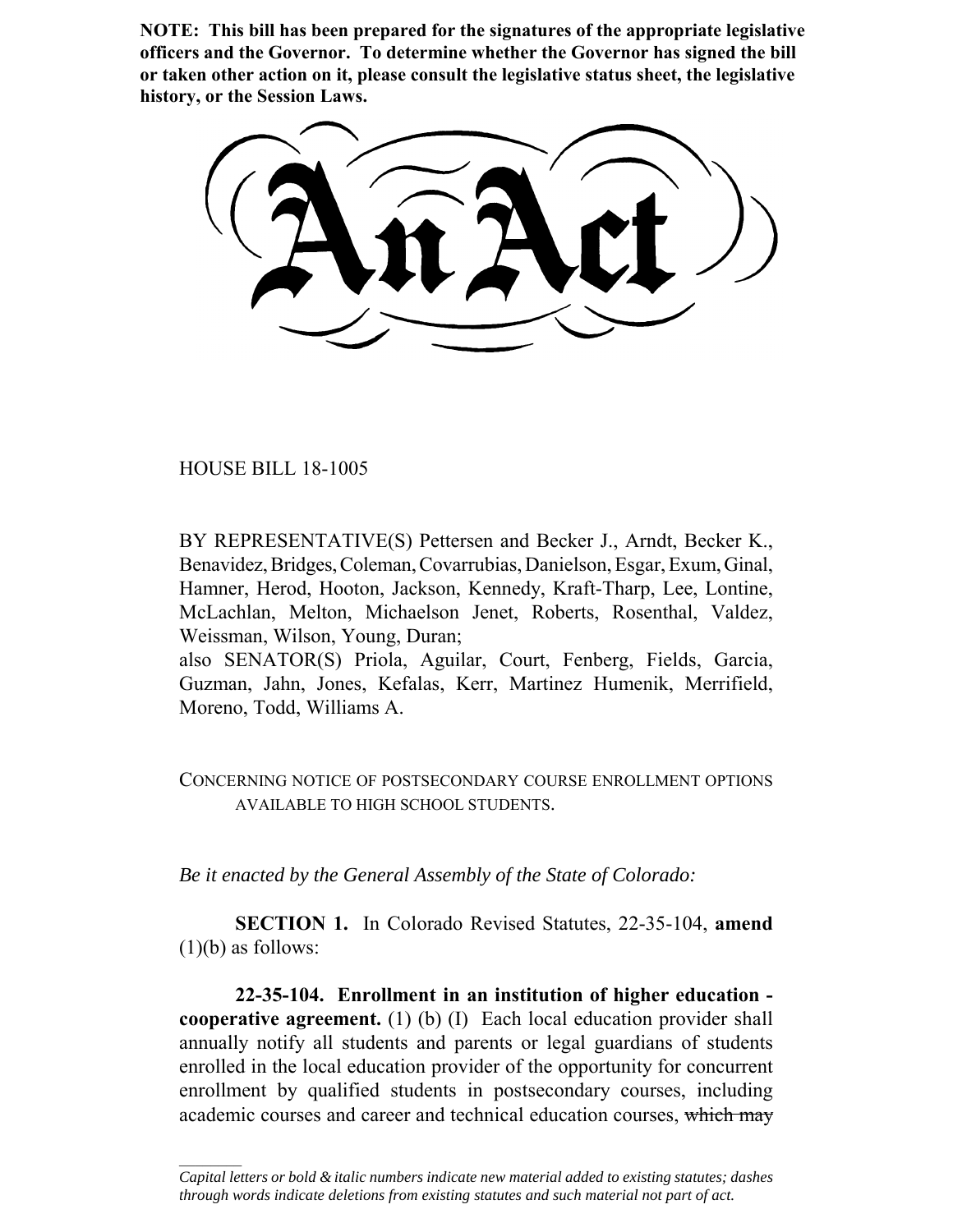include INCLUDING course work related to apprenticeship programs and internship programs. THE NOTICE PROVIDED PURSUANT TO THIS SUBSECTION (1)(b)(I) MUST INCLUDE THE LOCAL EDUCATION PROVIDER'S TIMELINES AFFECTING STUDENT ELIGIBILITY FOR CONCURRENT ENROLLMENT COURSES AND A STATEMENT INFORMING STUDENTS THAT THEY MAY SIGNIFICANTLY REDUCE THEIR COLLEGE EXPENSES, INCREASE THE LIKELIHOOD THAT THEY WILL COMPLETE COLLEGE, AND EARN MARKETABLE WORKFORCE SKILLS BY TAKING CONCURRENT ENROLLMENT COURSES.

(II) AT LEAST SIX WEEKS PRIOR TO THE BEGINNING OF THE ENROLLMENT PERIOD FOR POSTSECONDARY CONCURRENT ENROLLMENT COURSES, THE LOCAL EDUCATION PROVIDER SHALL PROVIDE TO EACH STUDENT AND THE PARENTS OR LEGAL GUARDIAN OF THE STUDENT WRITTEN NOTICE, WHICH NOTICE MAY BE SENT ELECTRONICALLY, OF ALL POSTSECONDARY COURSES OFFERED AT A LOCAL EDUCATION PROVIDER'S FACILITY AND THE COST TO THE STUDENT OF EACH COURSE, AS WELL AS OPTIONS FOR ENROLLING IN COURSES AT AN INSTITUTION OF HIGHER EDUCATION'S FACILITY AND THE COST TO THE STUDENT OF THOSE COURSES. THIS SUBSECTION (1)(b)(II) APPLIES TO ALL POSTSECONDARY COURSES AVAILABLE TO THE STUDENT REGARDLESS OF WHETHER THE COURSES MEET THE REQUIREMENTS OF THIS SECTION.

(II) (III) At the time of enrollment, each local education provider shall notify the student and the parent or legal guardian of the student if the postsecondary course in which the student is enrolling, including a postsecondary course offered as part of a program of off-campus instruction pursuant to section 23-1-109,  $C.R.S.,$  does not meet the requirements of this section. The notice must include information about other postsecondary courses available to the student pursuant to this section at low or no cost to the student that are credit-bearing and applicable toward earning a degree or certificate at an institution of higher education or at any institution of higher education if the course is approved for statewide transfer pursuant to section 23-1-125. C.R.S. The institution of higher education offering the postsecondary course shall inform the local education provider as to whether the postsecondary course meets the requirements of this section.

**SECTION 2. Act subject to petition - effective date.** This act takes effect at 12:01 a.m. on the day following the expiration of the ninety-day period after final adjournment of the general assembly (August 8, 2018, if adjournment sine die is on May 9, 2018); except that, if a

PAGE 2-HOUSE BILL 18-1005